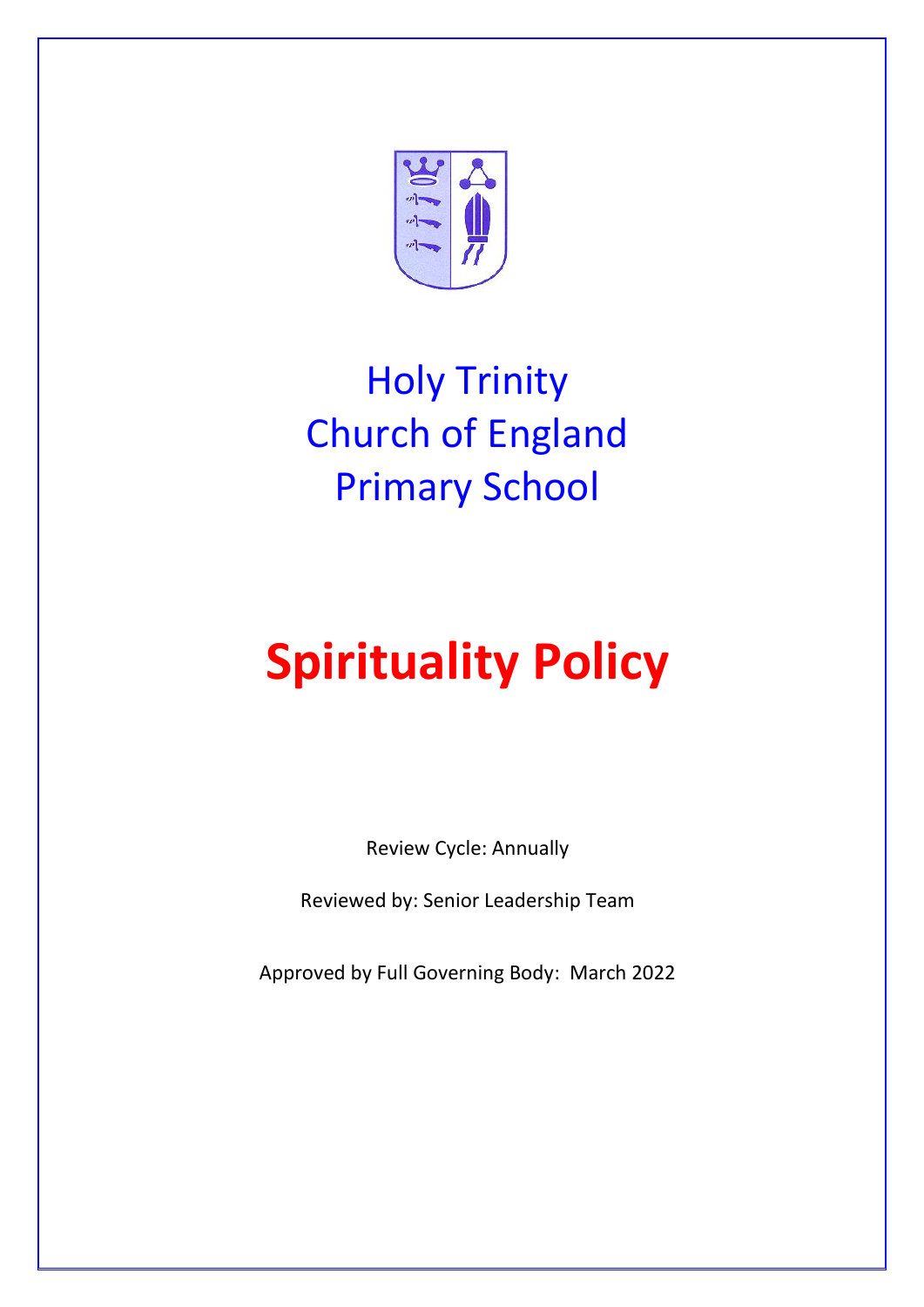#### *Our School Vision*

*Living and learning together as part of the family of God; we seek to inspire every person to be deeply rooted in the Christian faith and to experience being connected in a loving community – to grow, flourish and bear much fruit.*



 *(inspired by John, Chapter 15:5)*

At Holy Trinity our school values enable us to live out our school vision. They help us to be rooted in God, to live well as a community and enable us to flourish and bear much fruit in our learning and in our behaviour. Our school values form the basis of pattern of collective worship and we encourage everyone in the community to demonstrate and live out our vision.

At Holy Trinity Church of England Primary School spirituality is the inward journey, a move towards the depths of our being, where God is experienced. We describe spirituality as the quest for individual identity and the search for meaning and purpose in our existence. It leads towards the understanding of self and others. It has to do with feelings, emotions, attitudes and beliefs. It is not linked solely to a particular doctrine or faith and spiritual development is therefore accessible to everyone. This supports the multicultural and multi-faith context in our school, which we celebrate.

**Holy Trinity Church of England Primary School aim is to**: establish the right learning environment to enable the spiritual development of all pupils through the following objectives:

- Develop an appreciation of their uniqueness and value as a child made in the image of God;
- Develop an understanding of the distinctive ethos Holy Trinity Church of England Primary School as well as the context, language and symbolism of the Christian faith;
- Develop knowledge and understanding of the school's core Christian values and the Biblical teaching that underpins them;
- Develop an awareness of and respect for other people's beliefs and faiths and the ability to articulate their own;
- Develop an appreciation of what it means to be a part of a community (e.g. using their gifts and abilities in the service of others);
- Develop strategies to build good mental health (see mental health policy);
- Foster self-awareness and encourage pupils to make informed decisions;
- Develop the skills and language required to enable them to reflect upon the big questions and mysteries of life;
- Begin to understand and make sense of their own feelings and emotions around certain encounters and events that occur in their life;
- Develop an awareness that experiences of disappointment, failure and loss may be occasions for spiritual growth;
- Understand the value of difference and diversity through involvement with others;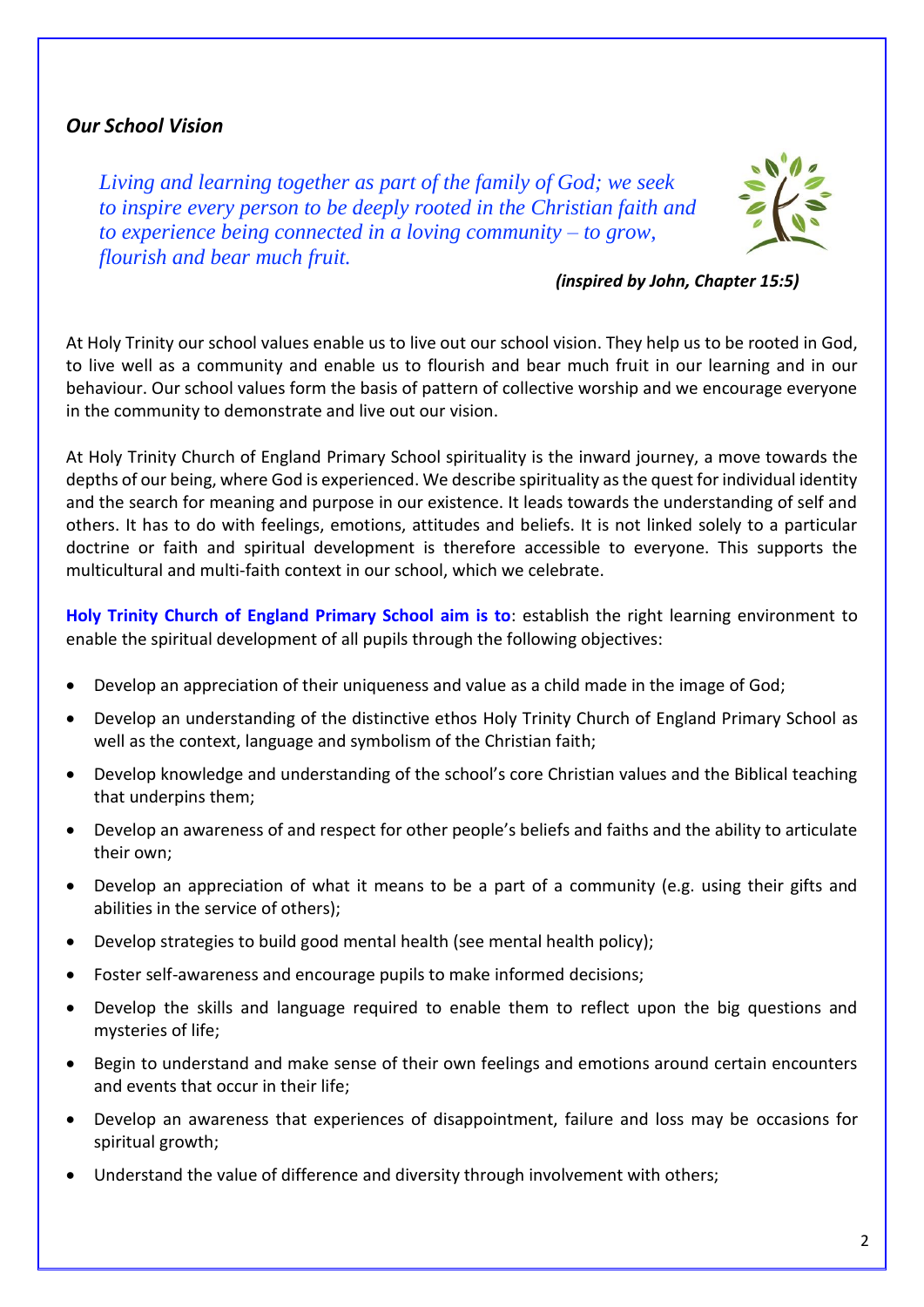- Encourage curiosity, creativity and imagination;
- Develop the ability to reflect upon experiences of awe, compassion, beauty, etc.
- Develop a capacity to value the natural world, a sense of awe and wonder and a commitment to care for creation.

These objectives will enable the pupils to have a quality of life that encompasses respect, awareness, compassion, curiosity, understanding and relationships that reflect order, reason, balance and integrity within the context of Christian faith.

#### **Teaching and learning**

Through teaching and learning, Holy Trinity School pursues the aims and objectives by ensuring:

- The curriculum and all areas of our community life will be driven by the school's Christian vision statement and associated values;
- Opportunities for spiritual development are actively planned into the curriculum and encouraged in all areas of school life;
- Unplanned and spontaneous spiritual opportunities for spiritual development are recognised, acknowledged and/or celebrated by staff and children;
- Collective worship celebrates the love of God for every individual and provides opportunities for children to respond and reflect on this;
- A solid understanding of the Christian concept of God as Father, Son and Holy Spirit; of prayer and of the Bible is nurtured and developed;
- That children's spiritual capacities such as imagination, empathy and insight are fostered through the creative arts and interactive multi-sensory teaching strategies making use of the outdoor environment and relevant educational visits;
- The provision of opportunities to listen attentively and observe carefully, listening with discernment, valuing what is good and worthwhile and making judgements through discussion and exchange of views and ideas;
- Support for learning to live with success and failure for themselves and with others;
- That the excellent RE curriculum delivers knowledge and understanding of spirituality from a number of world faith and world view perspectives;
- That children are given as many opportunities as possible to explore the wonder of the natural world and to develop an understanding of the Christian belief that creation is a gift from God to be enjoyed, cherished and protected;
- Promotion of strategies for positive mental health (see Appendix 1).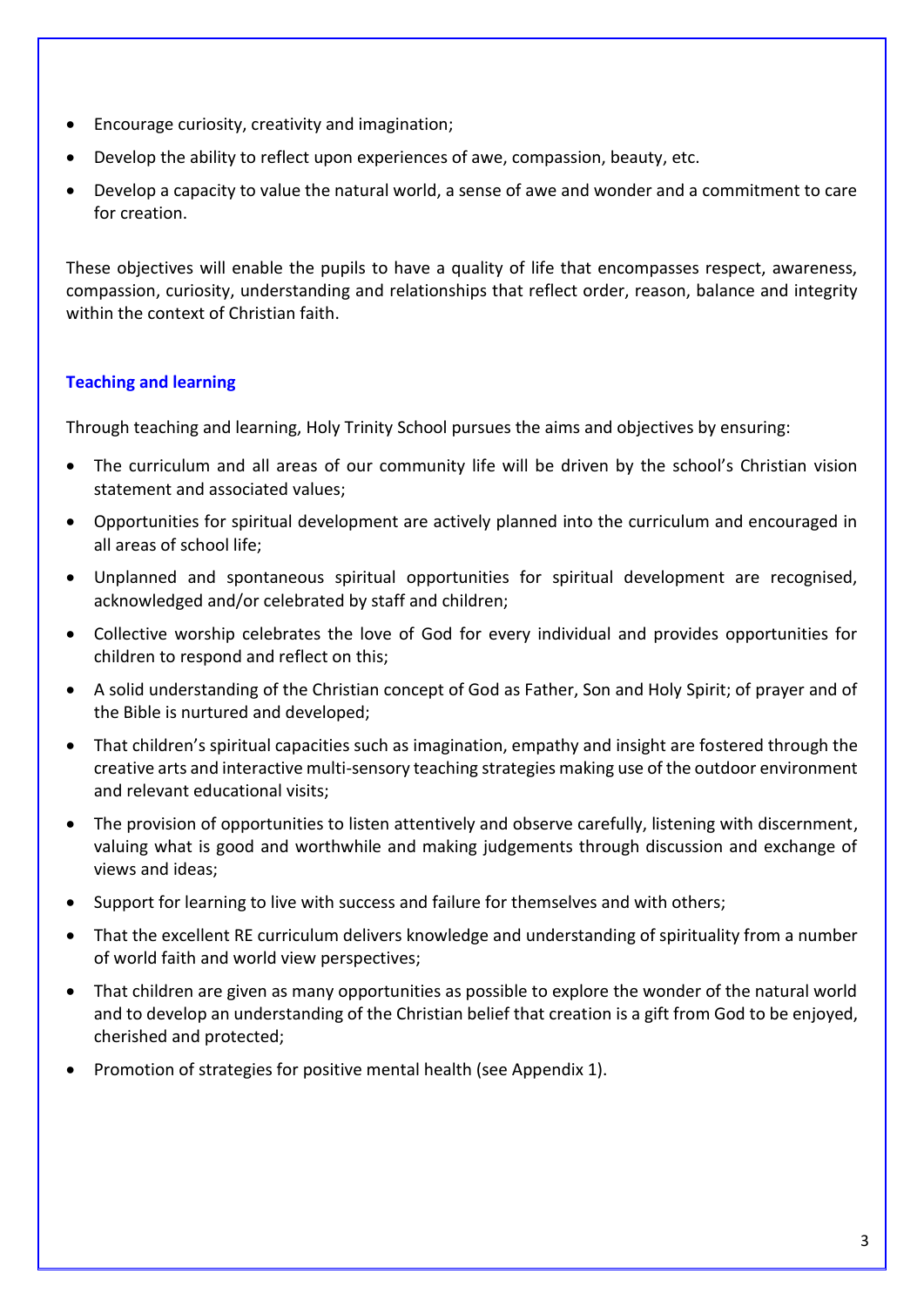#### **Approaches**

At Holy Trinity School we seek to find ways in which all areas of the curriculum can contribute to children's spiritual development and to highlight opportunities for these in our planning by:

- Ability to be reflective about their own beliefs, religious or otherwise, that inform their perspective on life and their interest in and respect for different people's faiths, feelings and values
- Sense of enjoyment and fascination in learning about themselves, others and the world around them
- Use of imagination and creativity in their learning
- Willingness to reflect on their experiences
- Seeking to foster spiritual capacities, e.g. imagination, insight and empathy;
- Allowing children the security and opportunity to explore and express feelings and emotions and to celebrate diversity;
- Providing opportunities for prayer including silence and stillness;
- Sharing feelings and experiences that foster hope, joy, reassurance and encouragement;
- Encouraging children to develop relationships based on the school's Christian vision and associated values;
- Enabling children to make the links between the Church and Biblical teachings, the life of the school and the wider community and how these impact on their own understanding of themselves and their place within the world today;
- Providing an environment that promotes space to reflect, think and wonder, in our Godly Play Room and our prayer areas in each classroom.

#### **Monitoring and evaluation**

Spiritual development cannot be measured and continues throughout our lives. However, opportunities offered to children for spiritual development will be monitored and evaluated in the following ways;

- Observing and listening to children;
- Regular discussion at staff and governor meetings alongside the school's Christian vision and values;
- Sharing of classroom work and practice:
- Ensuring that staff have a clear understanding of what spirituality means in this school by providing them with induction and development training.
- Evidence from pupils' work, e.g. RE books, Floor Books, SMSC work, creative writing and art
- CPD opportunities and sharing examples of good practice with other schools.